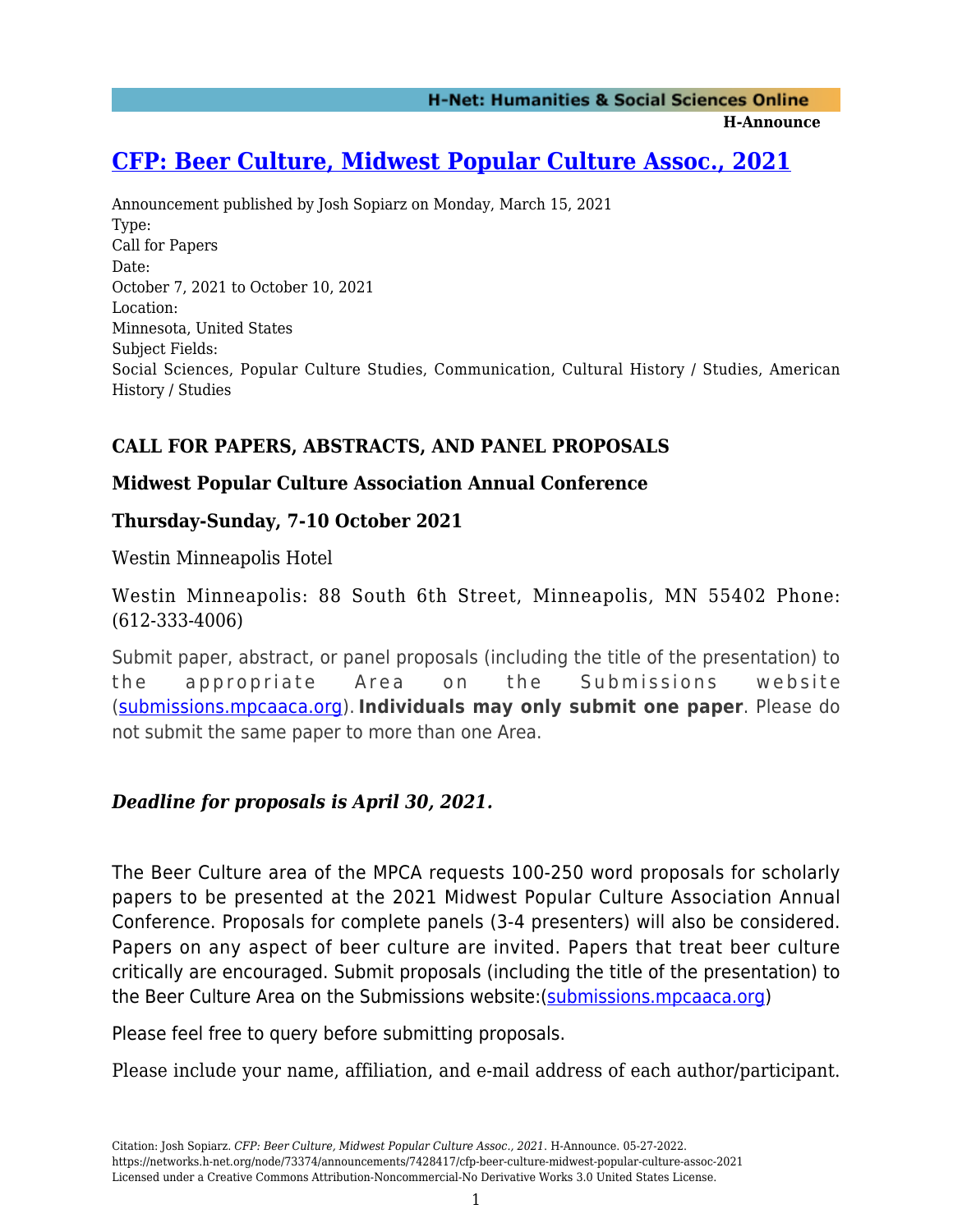#### **H-Net: Humanities & Social Sciences Online H-Announce**

A preliminary version of the schedule will be posted on our website around August 2021. The final version will be distributed in hard copy at the conference.

*Special Notes Regarding Proposal Submissions: (1) AV equipment will be provided. The Association does not provide laptops, cords, or speakers. (2) If necessary, indicate and submit potential scheduling conflicts along with your proposal. (3) If you wish your presentation to be listed as MACA (rather than MPCA), please include this request with your proposal.*

Please plan to attend the entire conference. Panels will run at the following approximate times: Friday 9:00 am-6:00 pm, Saturday 9:00 am -5:30 pm, and Sunday 9:00 am-2:00 pm. Special events may include game night on Thursday evening, featured speakers and awards ceremony on Friday evening, and a keynote speaker on Saturday evening. These events will be free for conference registrants. Area Chairs are strongly encouraged to attend the Annual Meeting.

**MEMBERSHIP DUES & REGISTRATION FEES**: Membership renewal forms for the 2021 calendar year and 2021 conference registration forms will be available on the website in the coming weeks. All participants must register for the conference. Registration is \$100 for undergraduate students with ID, \$150 for reduced rate members (graduate students with ID, retirees, and unemployed), and \$180 for regular members. There will be a \$15 late fee for registration on-site or postmarked after September 15, 2021. (This fee is waived for residents of countries other than the USA or Canada.) Payment on-site will be by cash, check, or via credit card on Square. To preregister, send a check anytime to Malynnda Johnson, 200 North Seventh Street Terre Haute, Indiana, USA 47809. Make check payable to Midwest Popular Culture Association. A registration-membership form may be printed from our website at  $\frac{\text{http://www.mpcaaca.org>}}{$  $\frac{\text{http://www.mpcaaca.org>}}{$  $\frac{\text{http://www.mpcaaca.org>}}{$ .

Day passes will be available for guests of the conference who are not presenting a paper.

A special group rate for a limited block of rooms reserved on a first-come, firstserved basis will be secured with the Westin Minneapolis. Check for details at the MPCA website.

Attendees are financially responsible for all costs related to their participation in the conference, e.g., transportation, lodging, meals, registration, membership, etc. Graduate students are invited to apply for competitively awarded travel grants from MPCA/MACA. Details on these grants are available [here.](http://mpcaaca.org/conference/travel-grants/)